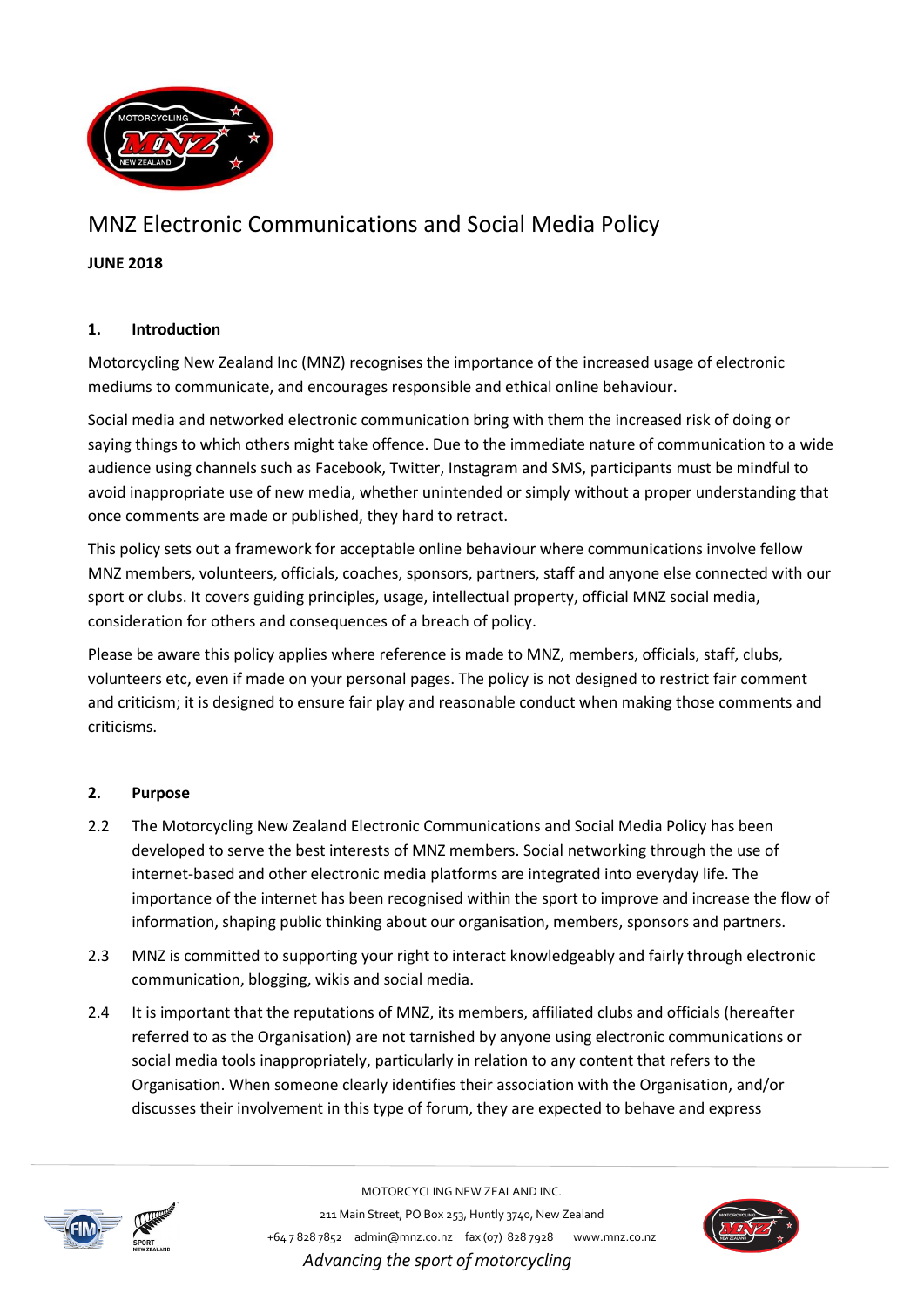themselves appropriately, and in ways that are consistent with MNZ's Code of Conduct and stated values and policies.

- 2.5 This policy provides guidelines to assist respectful and knowledgeable interaction with people on social media, internet pages and other online forms. It also protects the privacy, confidentiality and interests of current and potential members.
- 2.6 This policy does not apply to the personal use of electronic communications and social media platforms by MNZ members, staff or representatives where the user is referring to issues other than motorcycling, MNZ, affiliated clubs, members, officials, promoters and events.

## **3. Scope**

- 3.1 This policy applies to MNZ members, staff, officials and any individual representing or passing themselves off as being a member of MNZ, whether they are in a paid or unpaid/voluntary position or not, including but not limited to:
	- Individuals sitting on boards, commissions, committees and sub-committees;
	- Employees of MNZ;
	- Clubs, promoters and volunteers;
	- Members including licence holders;
	- National officials and athletes:
	- Support personnel (e.g. managers, mechanics, family members etc);
	- Coaches and officials.
- 3.2 This policy also applies to any other person or entity not referenced above who chooses to engage on social media pages and accounts operated by MNZ.
- 3.3 This policy covers all forms of electronic communications and social media. Electronic communications and social media include, but are not limited to:
	- SMS and emails:
	- Websites;
	- Maintaining a profile page on social or business networking platforms (e.g. LinkedIn, Facebook, Instagram, Skype, etc);
	- Micro-blogging platforms (e.g Twitter, Snapchat, etc);
	- Content-sharing platforms (e.g. Flicker (photo sharing) and YouTube (video sharing));
	- Weblogs, including corporate blogs, personal blogs or blogs hosted by traditional media publications;
	- Online forums and discussion boards:



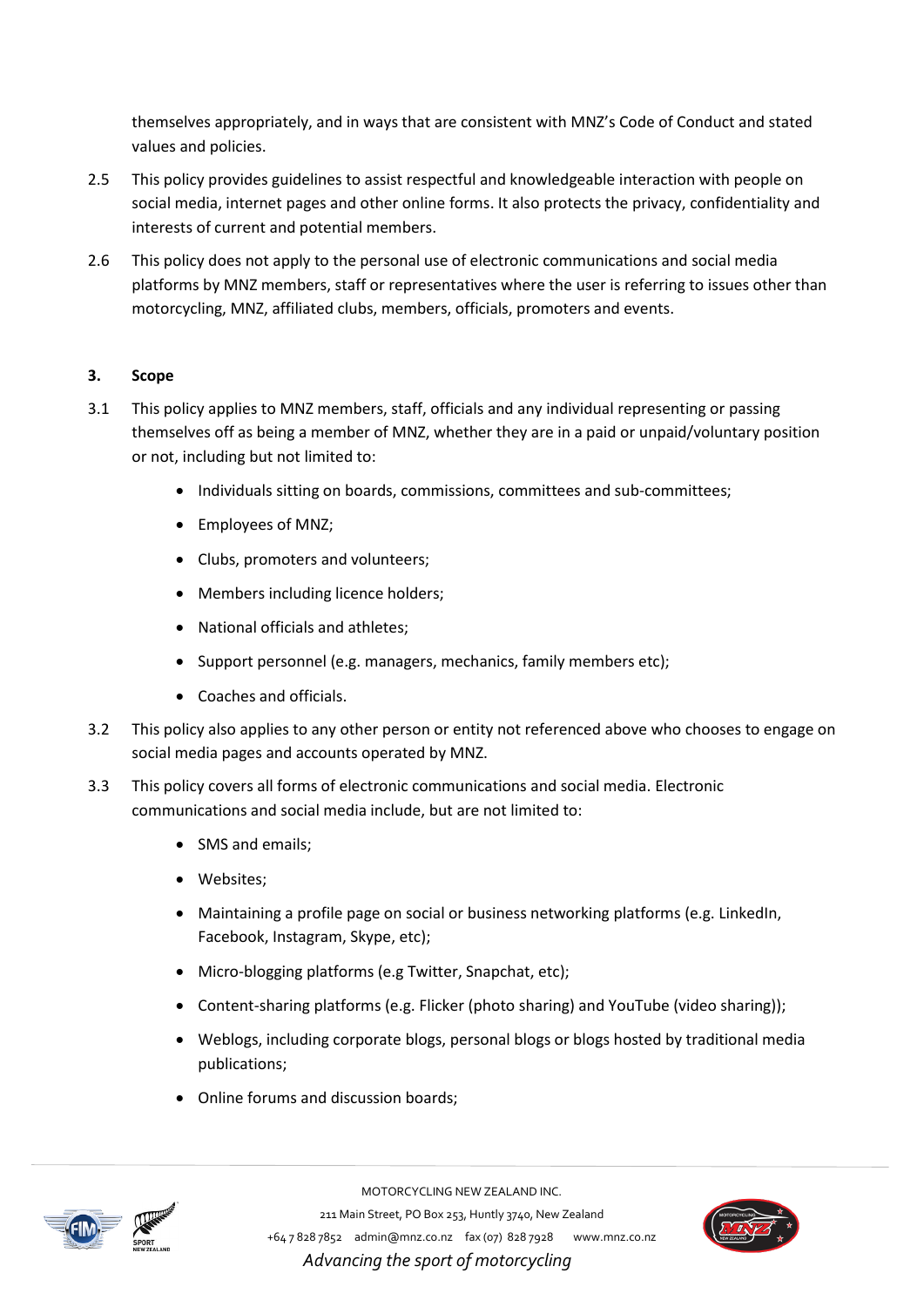- User-generated product or service reviews on retailer sites, or customer review sites;
- Taking part in online votes and polls;
- Taking part in conversations on public and private web forums (message boards); or
- Online encyclopaedias such as Wikipedia;
- Any other websites;
- Reposting content (members shall not repost content if the member knows the content has not been appropriately credited to the original source).
- 3.4 The intent of this policy is to include anything posted online or communicated electronically where information is shared that might affect members, colleagues, clients, sponsors or motorcycling as an organisation and sport.

### **4. Guiding Principles**

- 4.1 The web is not anonymous. MNZ, its members, staff and representatives should assume that everything they write can be traced back to them.
- 4.2 Due to the unique nature of our sport, the boundaries between a member's profession, volunteer time and social life can often be blurred. It is therefore essential that members make a clear distinction between what they do in a professional capacity and what they do, think or say in their capacity as a member or volunteer for MNZ. All members of MNZ and/or participating stakeholders are considered to be representatives of the Organisation.
- 4.3 Honesty is always the best policy, especially online. It is important that MNZ members think of the web as a permanent record of online actions and opinions. Even when an item is deleted from a particular site it continues to exist in some form somewhere.
- 4.4 When using the internet for professional or personal pursuits, all members must respect the MNZ brand and follow the guidelines in place to ensure MNZ's intellectual property and its relationships with sponsors and stakeholders are not compromised (see section 5 below) and that the Organisation is not brought into disrepute.

### **5. Usage**

- 5.1 MNZ members, staff, officials and representatives using electronic communications or social media:
	- Must not post or link to libellous, defamatory or harassing content. This also applies to the use of illustrations or nicknames;
	- Must not comment on or publish information that is confidential or in any way sensitive to MNZ, its affiliates, partners or sponsors;
	- Must not bring the organisation or MNZ or motorcycling into disrepute;
	- Must not unfairly criticise MNZ or affiliated clubs or members;





MOTORCYCLING NEW ZEALAND INC.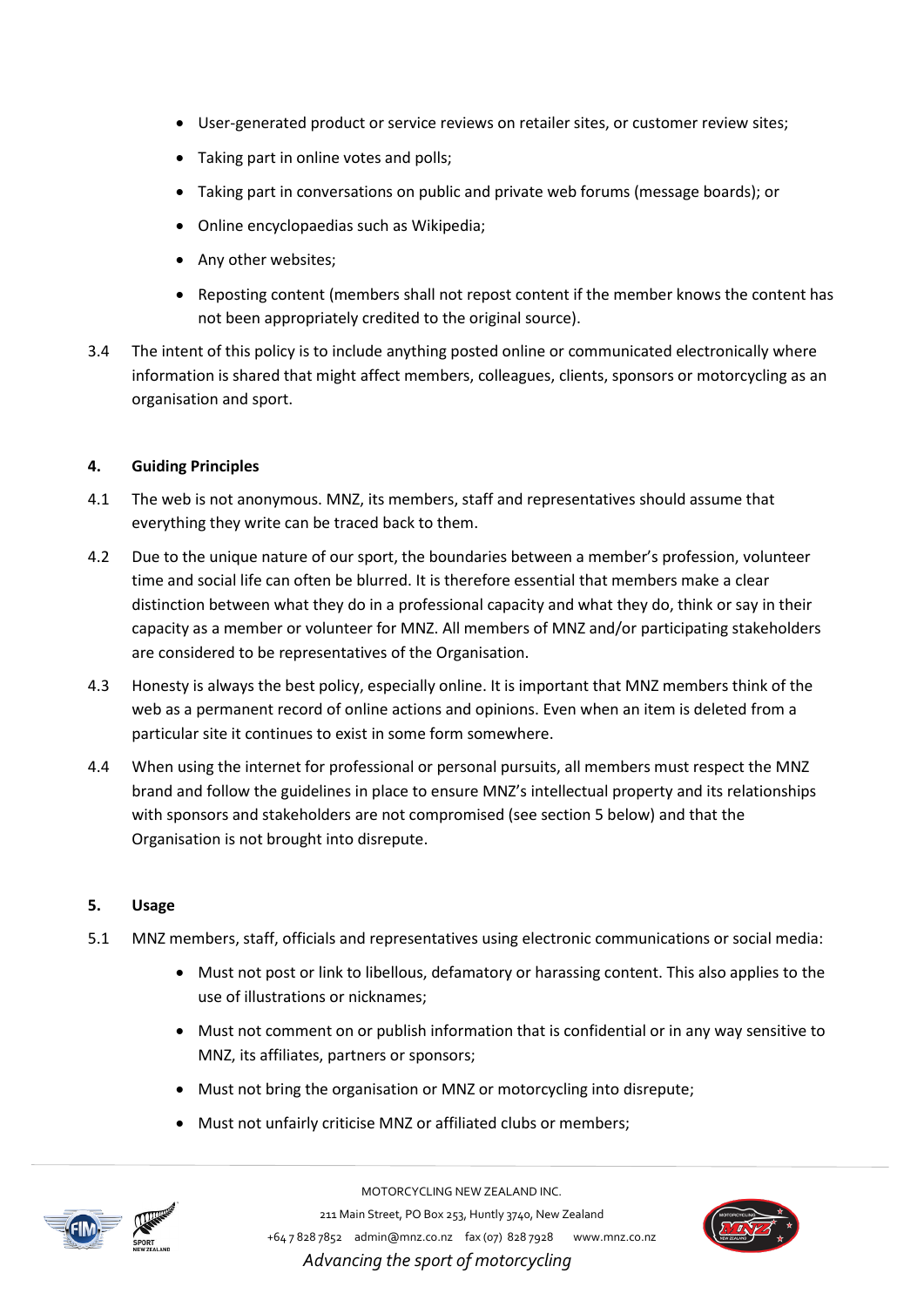- Must not make threats of any kind to MNZ members.
- 5.2 For MNZ staff using electronic and social media, such use must not interfere with work commitments.
- 5.3 Furthermore, MNZ members, staff, officials and other representatives may not use the MNZ brand (see section 7 below) to endorse or promote any product, opinion, cause or political candidate; and it must be abundantly clear to all readers that any and all opinions shared are those of the individual, and do not represent or reflect the views of MNZ.

### **6. Cautions**

- Do not include personal information about yourself or others in social media channels;
- Do not use offensive, provocative or hateful language;
- Use your best judgment do not publish something that makes you the slightest bit uncomfortable, and never write or publish if you are feeling emotional or upset (or are intoxicated);
- **Be aware of other persons or brand images in photos that may not wish to be associated** with your opinions and/or discussions;
- Never post a photo of a child or young person without permission from the child's parent or guardian;
- Always ask for permission before posting photos of other people.

## **7. Branding and Intellectual Property (IP)**

- 7.1 It is important that any trademarks belonging to MNZ or affiliated clubs are not used in personal social media applications, except where such use can be considered incidental – (where incidental is taken to mean "happening in subordinate conjunction with something else."). Trademarks include:
	- Club, MNZ and championship logos. Only MNZ and clubs have the right to use their logos in any form, including on social media, unless express written permission is granted. If such permission is granted, then the person using the logo must adhere to the logo usage guidelines.
	- The "Advancing the sport of motorcycling", "Keeping motorcycle sport fun, fair and safe", and any other associated slogans;
	- Images depicting volunteers, staff and/or equipment, except with the permission of those individuals;
	- MNZ imagery, copy and other content.

## **8. Official MNZ blogs, social pages and online forums**



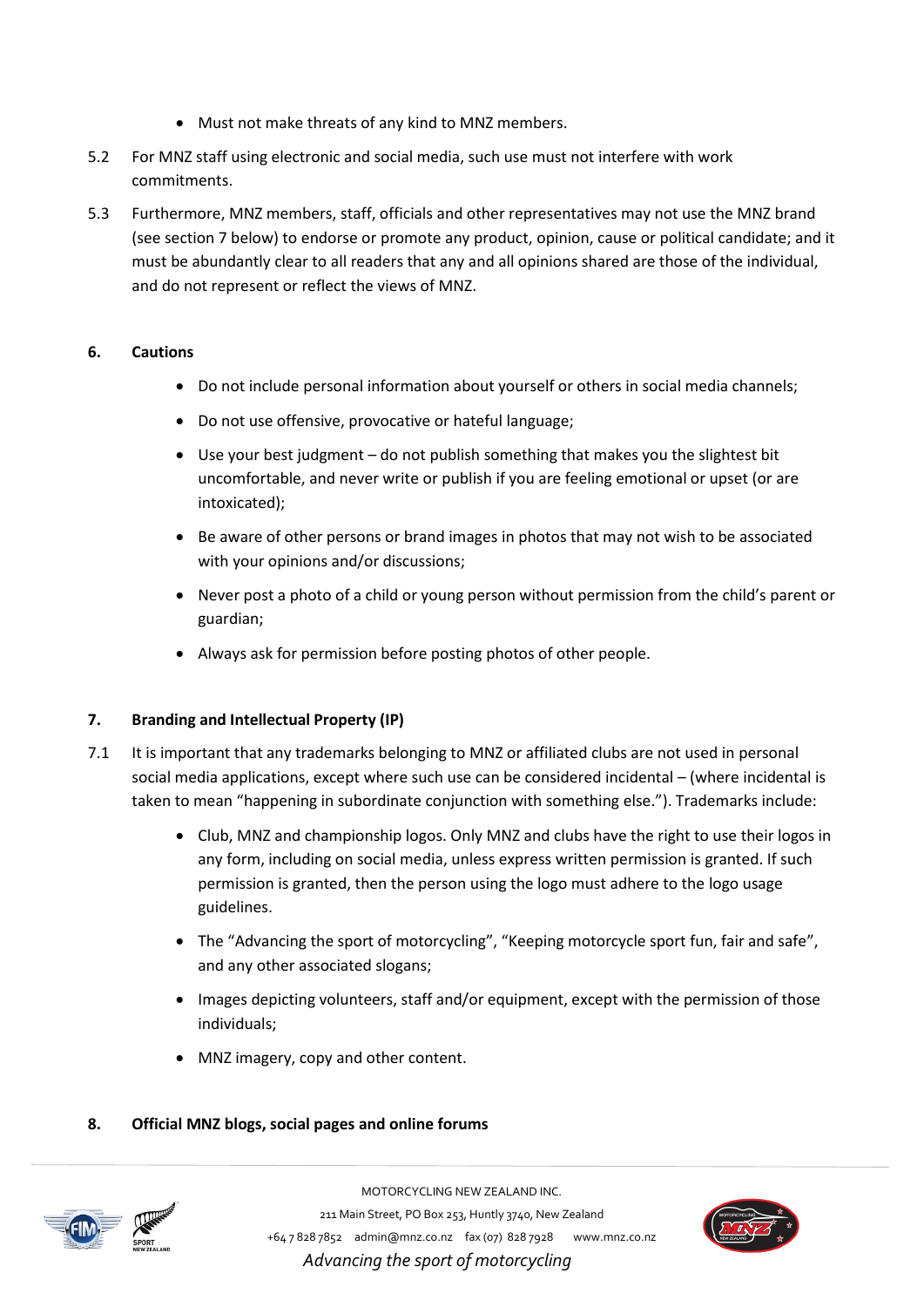- 8.1 When creating a new website, social networking page or forum for staff/club/member use, care should be taken to ensure the appropriate person at a club/MNZ level has given written consent to create the page or forum.
- 8.2 Similarly, appropriate permissions must be obtained for the use of logos and images. Images of children may not be replicated on any site without the written permission of the child's parent and/or guardian.
- 8.3 For official MNZ blogs, electronic communications, social media pages and online forums:
	- Posts must not contain or link to pornographic or indecent content;
	- Offensive and/or abusive language will not be tolerated;
	- Some hosted sites may sell the right to advertise on their sites through 'pop up' content which may be of a questionable nature. This type of hosted site should not be used for online forums or social pages as the nature of the 'pop up' content cannot be controlled;
	- MNZ members, staff, officials and other representatives must not use MNZ online pages to promote personal projects; and
	- All materials published or used must respect the copyright of third parties.

### **9. Consideration towards others when using social networking sites**

- 9.1 Social networking sites allow photographs, videos and comments to be shared with thousands of other users. MNZ members, staff, officials, representatives and related stakeholders must recognise that it may not be appropriate to share photographs, videos and comments in this way. For example, there may be an expectation that photographs taken at a private MNZ-permitted event will not appear publicly on the internet. In certain situations, MNZ members, staff, officials and representatives could potentially breach the Privacy Act or inadvertently cause the Organisation to be liable for breach of copyright.
- 9.2 MNZ members, staff, officials and representatives should be considerate to others in such circumstance and should not post information when they have been asked not to or consent has not been sought and given. They must also remove information about another person if that person asks them to do so.
- 9.3 Under no circumstances should offensive comments be made about MNZ members, officials, staff or other representatives online.

### **10. Consultation and advice**

10.1 This policy has been developed to provide guidance for MNZ members, staff, officials and representatives in a new era of technology-enabled social interaction. Anyone who is unsure of their rights, responsibilities, liabilities or actions online and is seeking clarification should contact the MNZ office.